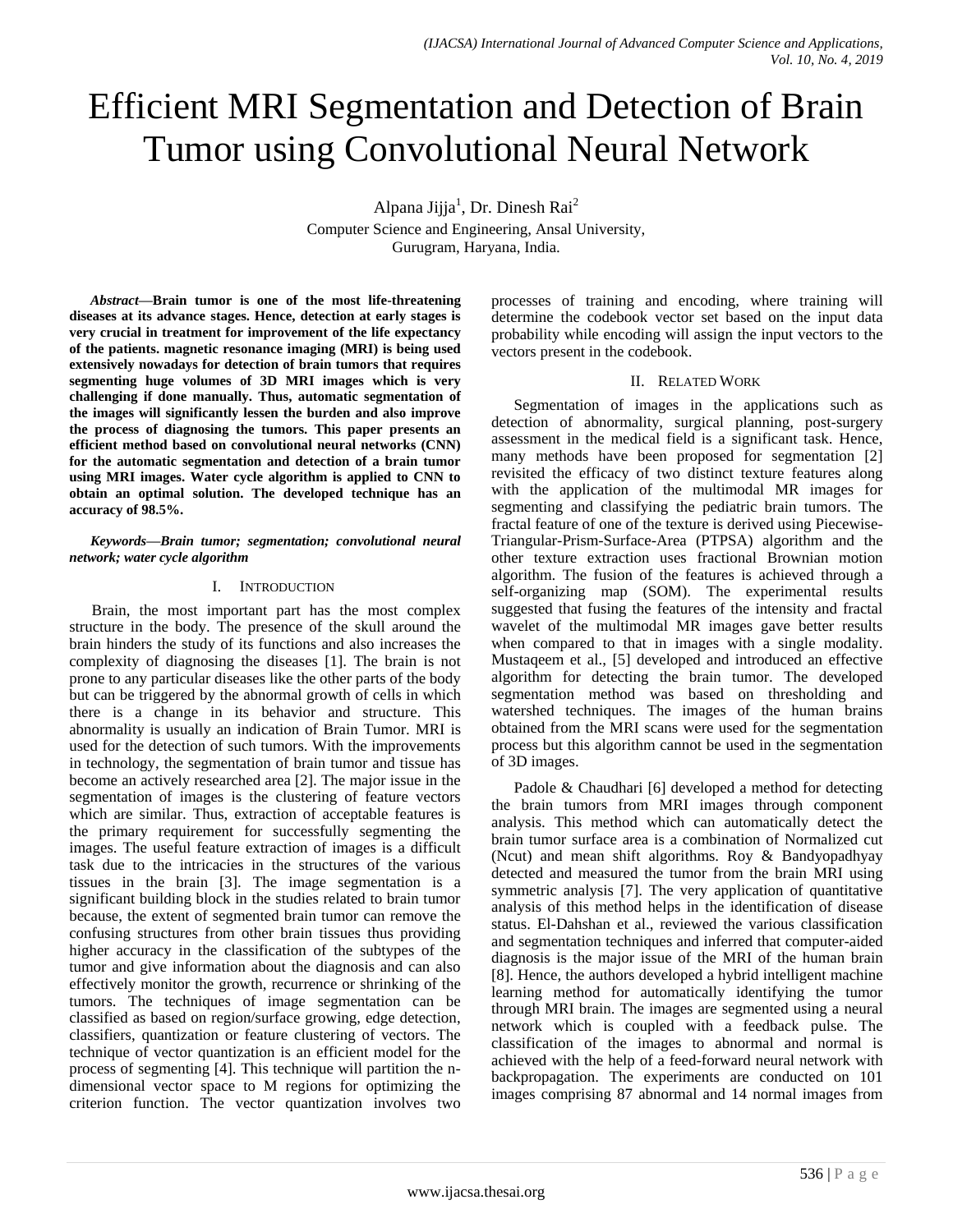the MRI dataset of a human brain. The results showed that this technique gave an accuracy of 99%.

Abdel-Maksoud et al., introduced an image segmentation technique that used the integration of K-means clustering and fuzzy C-means algorithm [9]. The stages of thresholding and segmentation at a set level helped in detecting the tumor accurately. The computational time was lower due to use of K-means clustering and accuracy was higher because of the use of fuzzy c- means. The performance evaluation of the suggested technique was processed by comparing it to the existing methodologies with respect to performance, processing time and accuracy. The results from the experiments proved the method's effectiveness in dealing with more number of problems related to segmentation by the improvement in the quality of segmentation and accuracy with minimum run time. Menze et al., [10] reported the outcomes of the Multimodal Brain Tumor Image Segmentation Benchmark (BRATS). A set of 65 multi-contrast MRI scans of various glioma patients was used as a dataset for around twenty segmentation algorithms for detecting the tumors. The authors found that separate algorithms were suitable for differentiated regions of the tumor and no particular algorithm was found best for all the subregions. Mahalakshmi & Velmurugan [11] developed an algorithm to detect brain tumor using particle swarm optimization. The algorithm comprises of four stages the conversion, implementation, selection, and extraction. The proposed PSO algorithm helps in determining the size of the MRI images of the brain. Elamri & Planque proposed a new algorithm for segmenting the Glioblastoma (GBM) tumor based on the 3D convolutional neural networks [12]. The authors proposed the generalization of CNN's to obtain 3D filters for increasing the robustness and conserving the spatial information. The presented CNN architecture also enabled the expansion of the effective size of data and reduction in the variance of the developed model and its accuracy was found to be 89%. Pereira et al., introduced an automatic technique for segmentation using convolutional neural networks (CNN) which explored small 3\*3 kernels [13]. The use of these kernels allowed the deeper design of the architecture and had a positive impact against overfitting. By utilizing the intensity normalization as a preprocessing step along with augmentation of the data demonstrated the effectiveness of the segmentation for MRI images. This technique is validated using the BRATS 2013 database. The main problem of improvement in accuracy, still pertains in the above mentioned work. This can be solved by using optimized technique using WCA.

A completely automatic technique for segmenting the brain tumor which used deep convolutional networks based on U-Net was developed by Dong et al., [14]. The experiments were carried out on BRATS 2015 datasets consisting of both LGG as well as HGG patients. The results obtained from the experiments demonstrated that the proposed technique was effective. The technique was validated using the scheme of five-fold cross-validation. Using this technique, a model for segmenting the tumor images for specific patients can be generated without manually interfering. Havaei et al., [15] put

forward an automatic technique for segmentation of brain tumor using high capacity, flexible deep neural networks (DNN). This developed DNN technique uses both the global as well as the local contextual features at the same time. The difficulties with respect to the imbalance in the labels of the tumor are eliminated using a training procedure comprising two phases.

### III. RESEARCH METHODOLOGY

The flow diagram for the proposed Brain Tumor image segmentation using Optimal Convolutional Neural Network (OCNN) is shown in Fig. 1. This proposed technique is implemented using MATLAB 14a software. The database contains grayscale images of the human brain. The images are preprocessed from the database using the technique of median filtering to remove the noise and reduce the distortions. The next step is the extraction of patches. A corner, edge or the uniform texture of the image can be considered as the patch. The extraction of patches helps in determining the parts of the brain where the abnormality is present. Further in patch preprocessing the values of standard deviation, variance, intensity etc. of the images which are under the training phase are obtained. The filtered images in which the tumors are present are detected, classified, and clustered using the CNN. Images were clustered using the K-means clustering technique and segmented using morphological segmentation. Water cycle optimization algorithm is applied to calculate the weight and bias factor that has a significant role in identifying and classifying of the tumors. The factors of weight and bias help in classifying the images with higher accuracy. Lastly, performance of this method is evaluated for different factors like specificity, accuracy, sensitivity, entropy, etc.

### *A. Image Preprocessing*

Preprocessing enhances the quality of the images by eliminating noise and reducing the distortions of the input image. The current study uses a median filtering technique to preprocess the image. A median filter is a non-linear filter based on statistics. Subsequently the noisy value of the image is replaced by the median value of the neighboring mask. The pixels of the mask are ranked in the order of Grey levels, and the median value of the group is stored to replace the noisy value. The output of the median filtering is:

$$
g(x, y) = med \{ f(x-i, y-j), i, j \in W \}
$$
 (1)

Where:

$$
f(x, y) =
$$
original image and  $g(x, y) =$ output image



Fig. 1. Proposed Workflow Diagram.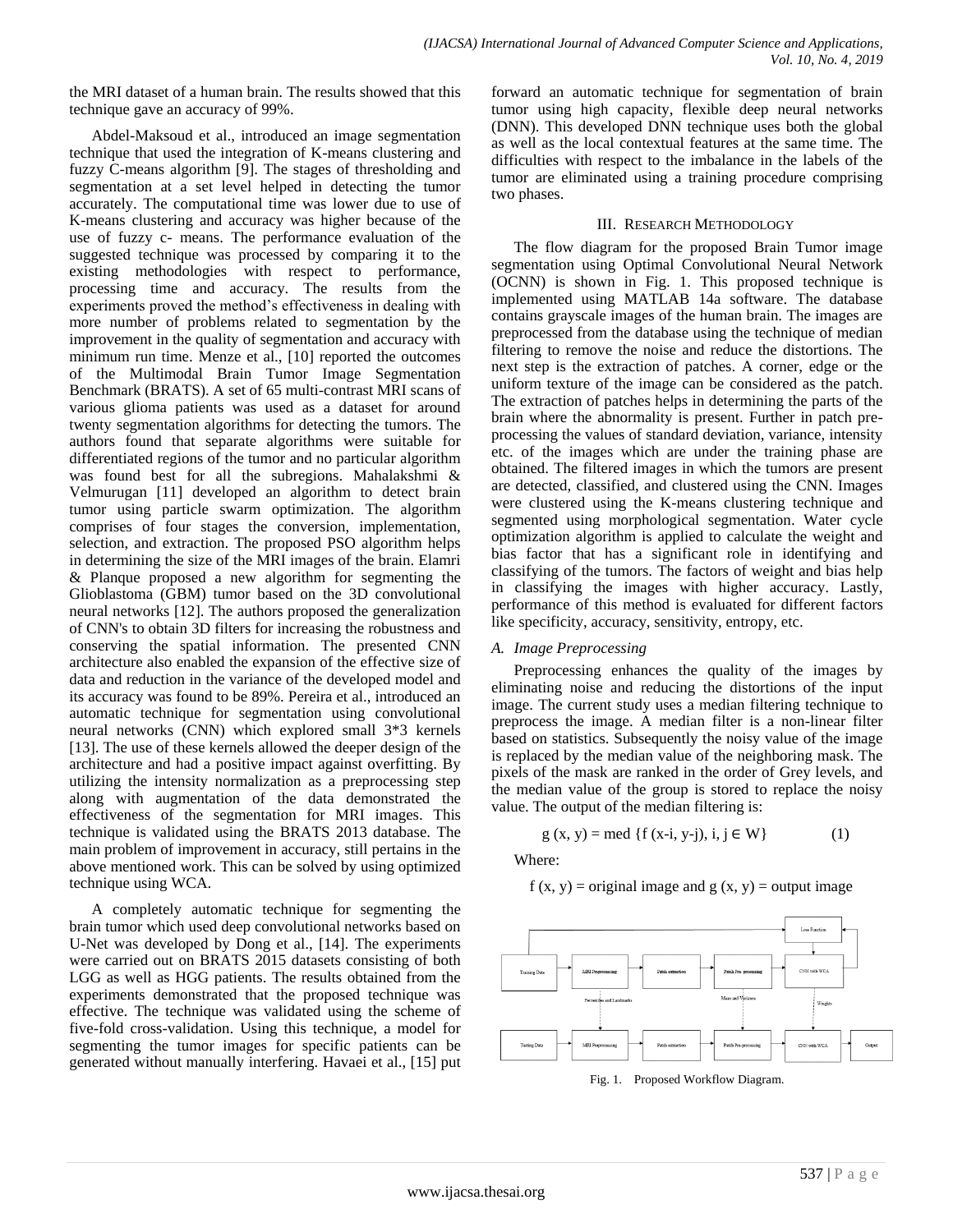$W = 2D$  mask whose shape can be square, circular, linear etc. The median filter will move throughout the image, pixel by pixel and replaces each value with the median value of the neighboring pixels. This matrix of neighbors is referred to as "windows". The window will slide over the complete image pixel by pixel. The median value is derived by sorting all the values of the pixel from the window in the numerical order and then transposing the pixel under consideration to the median pixel value.

# *B. Convolutional Neural Networks (CNN)*

Fig. 2 illustrates that CNN which is feed forward neural network and is widely used for image recognition. This is made up of neuron with learnable weights and biases. Each neuron receives several inputs, takes a weighed sum over them, pass it through activation function and responds with the output. CNN operates over volumes like neural networks where the input is a vector but in case of CNN the input is a multi-channeled image. CNN has overcome image segmentation challenges by automatically learning a hierarchy of increasingly complex features directly from data. The CNN basically is used in convolving the image with the kernels for the process of obtaining the feature maps. The weights in the kernels help in connecting each unit of the feature map to the previous layers. These weights of the kernels are utilized during training of the datasets for improving the attributes of the input [16]. The number of weights which have to be trained in the convolutional layers is lesser when compared to the fully connected (FC) layers because the kernels are common to all the units of one particular feature map. Some of the significant concepts with respect to CNN are discussed below.

- Initialization is the most significant step for accomplishing convergence. This process helps in maintaining the gradients at the required levels else there will be a chance of explosion of the gradients that are back propagated.
- The activation function is accountable for the data transformation in a nonlinear manner. There are various types of activation function of which the modified Rectifier linear units (ReLU) is used. It is defined as

f(x)=max  $(0, x) + \alpha$  min  $(0, x)$  (2)



Architecture of CNN.

- In the feature maps, the process of pooling combines the feature that is nearby spatially. This sequence of redundant features helps in making the representation invariant in the case of small changes and also more compact. The computation load for the successive stages is also reduced.
- The overfitting is decreased with the help of regularization. In every step of training, it will eliminate the nodes of the network. In this way, all the nodes in the Fully Connected layer are forced to learn better representations and also prevent the coadaptation of nodes.
- The number of parameters to train a fully connected network is much larger as compared to a CNN. In most images the nearby pixels are generally related but a fully connected neural network doesn't take this into account while a CNN takes into account relationship between space and pixel within an image.
- The loss function is the function  $(H)$  that has to be reduced during the training phase of the data. Categorical Cross-entropy is used in this study [17].

$$
H = -\sum_{j \in \text{voxels}} \sum_{k \in \text{voxels}} c_j \log(\widehat{c_{j,k}})
$$
(3)

The WCA off-late has been developed as the optimization technique which can be applied to various engineering design constrained optimization problems [18]. The fundamental concept which has been used in the development of this algorithm is based on the actual water cycle process. The WCA plays an important role in Identifying, detecting and classifying the images with tumors. The pseudocode for the WCA is given below [19].

# IV. RESULTS AND DISCUSSIONS

The input to the proposed technique is the greyscale images obtained from the database related to brain tumor obtained from the internet. The images from the database are split into two sets of training and testing images. Totally 400 images of the brain MRI is used, out of which 300 images are considered for training and 100 images for testing. Fig. 3 shows the greyscale image of the human brain which is considered as an input obtained from the testing set of images. This image is preprocessed using the technique of median filtering to remove the noise and reduce the distortions present in the input image. Fig. 4 is filtered image of the test image.

The next step is the patch processing. A corner, edge or the uniform texture of the image can be considered as the patch. The size of each patch is 10px by 10px. Fig. 5 shows the patch processed image. This process is carried out to find the parts that have abnormalities. Further, the patch pre-processing is carried out to obtain the values of standard deviation, variance, intensity etc. of the images which are under the training phase.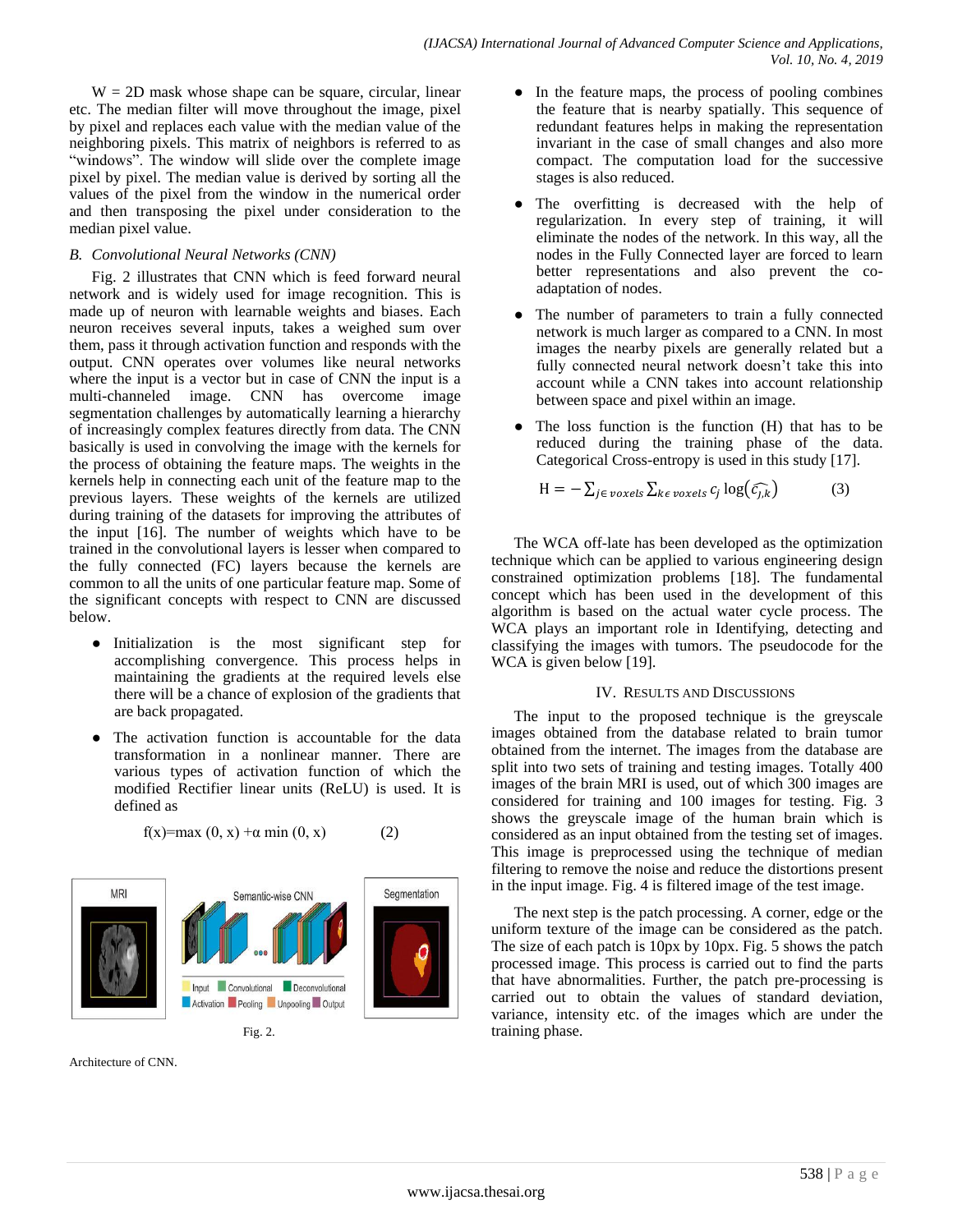| Set user parameter of the WCA: $N_{pop}$ , $N_{sr}$ , $d_{max}$ and   |
|-----------------------------------------------------------------------|
| Maximum_iteration.                                                    |
| Determine the number of streams (individuals) which flow              |
| to the rivers and sea                                                 |
| Create randomly initial population. Define the intensity of flow      |
| treams flow to their corresponding rivers and sea)                    |
| While $(t <$ Maximum_ iteration) for $i = 1$ : Population Size        |
| (N $_{\text{pop}}$ ) Stream flows to its corresponding rivers and sea |
| Calculate the objective function of the generated stream              |
| If $F$ <sub>_</sub> New _Stream < $F$ <sub>_</sub> river              |
| $River = New_{}$ Stream;                                              |
| If $F$ <sub>_</sub> New <sub>_</sub> Stream < $F$ <sub>_</sub> Sea    |
| Sea=New_Stream;                                                       |
| End if                                                                |
| End if                                                                |
| Calculate the objective function of the generated river               |
| If $F_{R}$ New <sub>-</sub> River $F_{R}$ Sea                         |
| $\text{Sea} = \text{New}_{\_}$ River;                                 |
| End if                                                                |
| End for                                                               |
| For i= 1: number of rivers ( $N_{st}$ )                               |
| If (distance (Sea and River) $< d_{max}$ ) or (rand $< 0.1$ )         |
| New streams are created end if                                        |
| End for                                                               |
| Reduce the $d_{max}$ )                                                |
| End while                                                             |

Fig. 6 shows the patch preprocessed image. The final step is the cluster based segmentation of the tumor images using CNN. The CNN will classify the images based on various factors like intensity, shape etc. and detect the tumor. Fig. 7 is the clustered images to the brain showing various edges.

The brain tumors are usually formed by large connected regions. The final step of post-processing includes segmenting, detecting and extracting the tumor from the image and will remove any of the connected components however small the components are. At this stage, the tumor is detected along with the area that is covered by the disease. Fig. 8 shows the final output of CNN. Fig. 8a shows only the tumor part of the image and the Fig. 8b shows the color based segmented image.



Fig. 3. Input image.



Fig. 4. Median Filter Image.



Fig. 5. Patch Image.



Fig. 6. Patch Pre-Processing Image.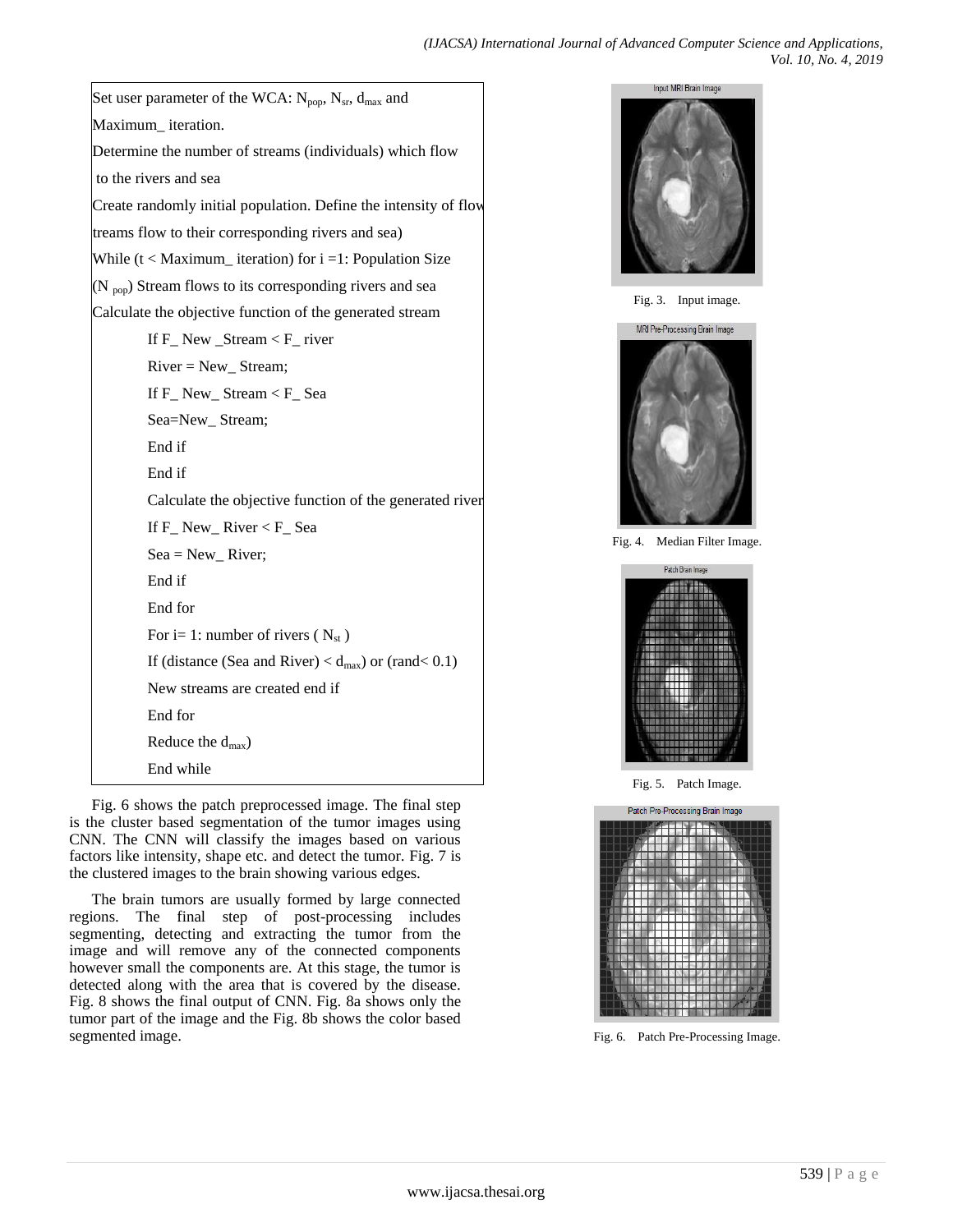

Fig. 7. Showing the Detection of the Tumor by Clustering.



Fig. 8. (a) Localized Tumor Image (b) Post Processed Brain Image.

### *A. Performance Evaluation*

The performance of the proposed technique is evaluated in terms of accuracy, sensitivity, and specificity where:

### TP =True Positive

#### FN=False negative

The sensitivity is defined as the ability to determine the tumors correctly. It can be calculated using the following relation.

# Sensitivity =  $TP / (TP + FN)$

The Specificity is defined as the ability for the correct determination of healthy cases. It can be calculated using the following relation.

### $Specificity = TN / (TN + FP)$

Accuracy is defined as the ability to differentiate healthy and unhealthy cases correctly can be calculated using the following relation.

 $Accuracy = (TN + TP) / (TN + TP + FN + FP)$ 

The performance metrics calculated for the tested images is tabulated in Table I. and Fig. 9 shows the plot for the sensitivity, specificity and accuracy parameters.

The comparative study in Table II examines the various automated segmentation techniques used by researchers on brain MRI. It has been observed that the proposed WCA algorithm has performed and overcome image segmentation challenges by automatically learning a hierarchy of increasingly complex features directly from the data. In this algorithm is shown the calculation of cost sensitive feature selection using loss equation which balances accuracy and computational cost. Hence more modern techniques can be used be increase the accuracy be using deep learning methods along with increased sample data size.



Fig. 9. Plot of Performance Metrics.

TABLE I. PERFORMANCE MATRIX

| <b>Parameter</b>           | <b>Value</b> |
|----------------------------|--------------|
| Tumor segment area         | 18.512       |
| Tumor positive value       | 1            |
| True negative value        | 60220        |
| False positive value       | 886          |
| Sensitivity                | 50           |
| Specificity                | 98.55        |
| Accuracy                   | 98.54        |
| <b>MSE</b>                 | 9.82         |
| <b>PSNR</b>                | 38.20        |
| Entropy                    | 0.771        |
| Correlation                | 0.194        |
| Structure similarity index | 0.2108       |

TABLE II. COMPARATIVE SUMMARY OF DIFFERENT CLASSIFIER FOR SEGMENTATION ACCURACY

| <b>Title</b>                                                                                      | <b>Technique</b>                                 | Accuracv |
|---------------------------------------------------------------------------------------------------|--------------------------------------------------|----------|
| Tumor segmentation from single<br>contrast MR images of the human<br>brain [20]                   | Random forest<br>classification                  | 83.00%   |
| Detection of Brain Tumor in MRI<br>Images, using Combination of Fuzzy<br>C-Means and SVM [21]     | Fuzzy c-means<br>algorithm and SVM<br>classifier | 91.66%   |
| An Automatic Brain Tumor<br><b>Extraction System Using Different</b><br>Segmentation Methods [22] | Fuzzy c-means<br>algorithm                       | 90.57%   |
| Tumor detection and classification<br>of MRI brain image using wavelet<br>transform and SVM [23]  | Wavelet transform<br>and SVM classifier          | 86%      |
| Proposed technique                                                                                | CNN with WCA<br>algorithm                        | 98.50%   |